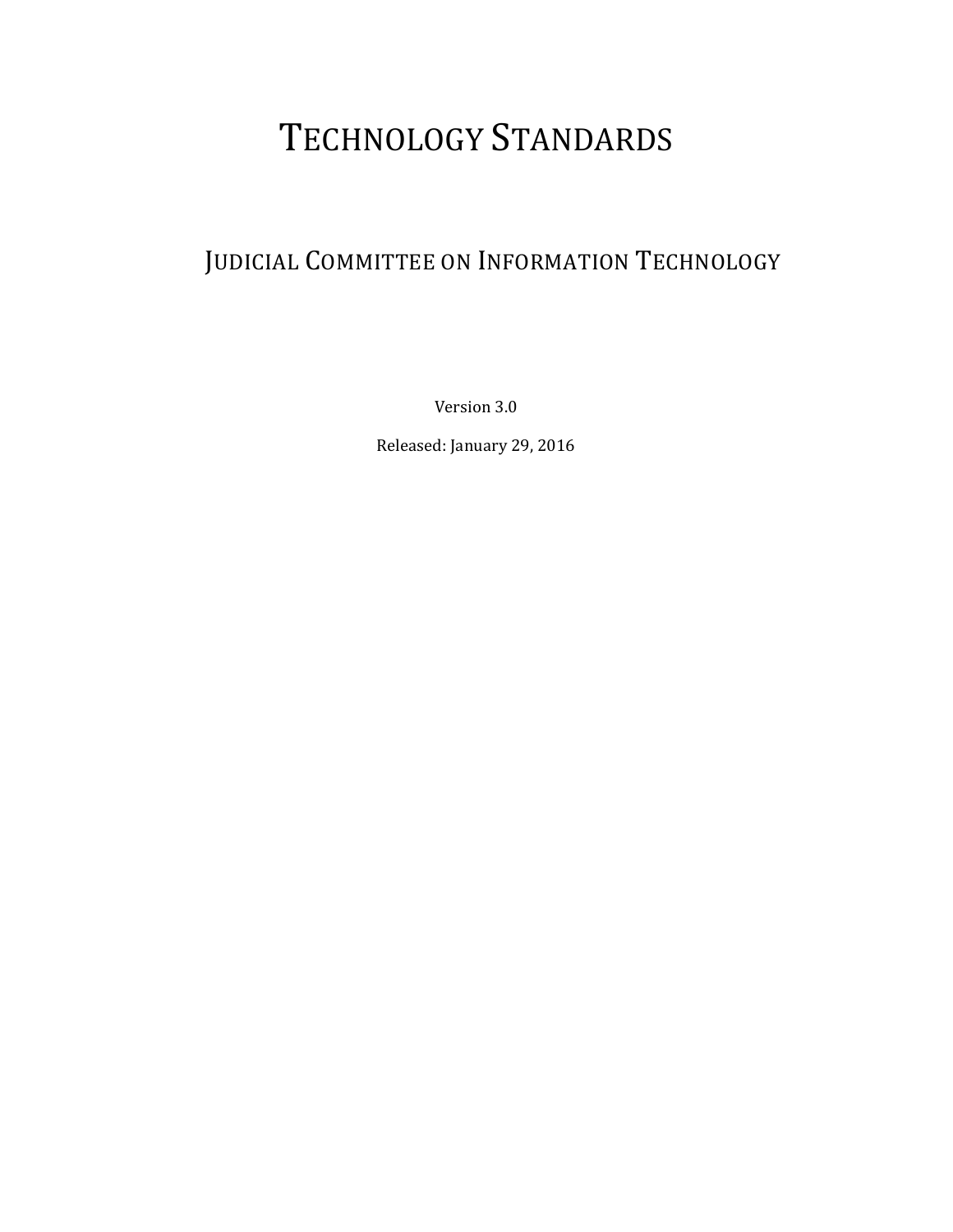# 1 INTRODUCTION

#### 1.1 PURPOSE

Pursuant to Texas Government Code, Chapter 77, Section 77.031, this document delineates standards for the technological needs of the judicial system. This document is approved by the Judicial Committee on Information Technology (JCIT) that was created by the  $74<sup>th</sup>$  Texas Legislature. Changes to this document are effective 90 days after adoption and publication by the JCIT. 

#### 1.2 VERSIONS

| <b>Version</b> | <b>Action</b>                                        | <b>Release Date</b> |
|----------------|------------------------------------------------------|---------------------|
| 1.0            | <b>Initial Draft</b>                                 | April 11, 2012      |
| 1.1            | Added Audio/Video Standards                          | July 25, 2012       |
| 1.2            | Added eFiling Filing Types                           | November 12, 2013   |
| 1.3            | Added additional eFiling Types                       | March 21, 2014      |
| 1.4            | Added standards for Additional Services; Removed     | October 14, 2014    |
|                | Digital Signature standard (covered in rules);       |                     |
|                | Various changes to other standards                   |                     |
| 2.0            | Small changes to codes per county feedback           | February 20, 2015   |
| 2.5            | Small changes to codes per county feedback           | August 14, 2015     |
| 3.0            | Changes to return for correction reasons, additional | January 29, 2016    |
|                | services                                             |                     |

#### 1.3 DEFINITIONS

**Attachment** – any unique supporting document including exhibits and proposed orders that are not defined in Rule 21 (a) of the Texas Rules of Civil Procedure.

**Digital Media** – any files stored in an electronic format. This can include (but is not limited to) text, audio and video files.

**Document** – a pleading, plea, motion, application, request, exhibit, brief, memorandum of law, or other instrument in electronic form.

**DPI** – Dots per inch

**Lead Document** – a document as defined by Rule 21 (a) of the Texas Rules of Civil Procedure. If filing a single document, it is the lead document.

**NARA** - National Archives and Records Administration

**NIEM** – National Information Exchange Model – a partnership of the U.S. Department of Justice, the U.S. Department of Homeland Security, and the U.S. Department of Health and Human Services designed to develop, disseminate and support enterprise-wide information exchange standards and processes that can enable jurisdictions to effectively share critical information in emergency situations, as well as support the day-to-day operations of agencies throughout the nation. NIEM was adopted formally by JCIT and is promulgated in data exchanges in Texas Administrative Code, Title 1, Part 8, Chapter 177.

**Electronic Court Filing (ECF) standards** – a set of non‐proprietary extensible markup language (XML) and Web services specifications, along with clarifying explanations and amendments to those specifications that have been added for the purpose of promoting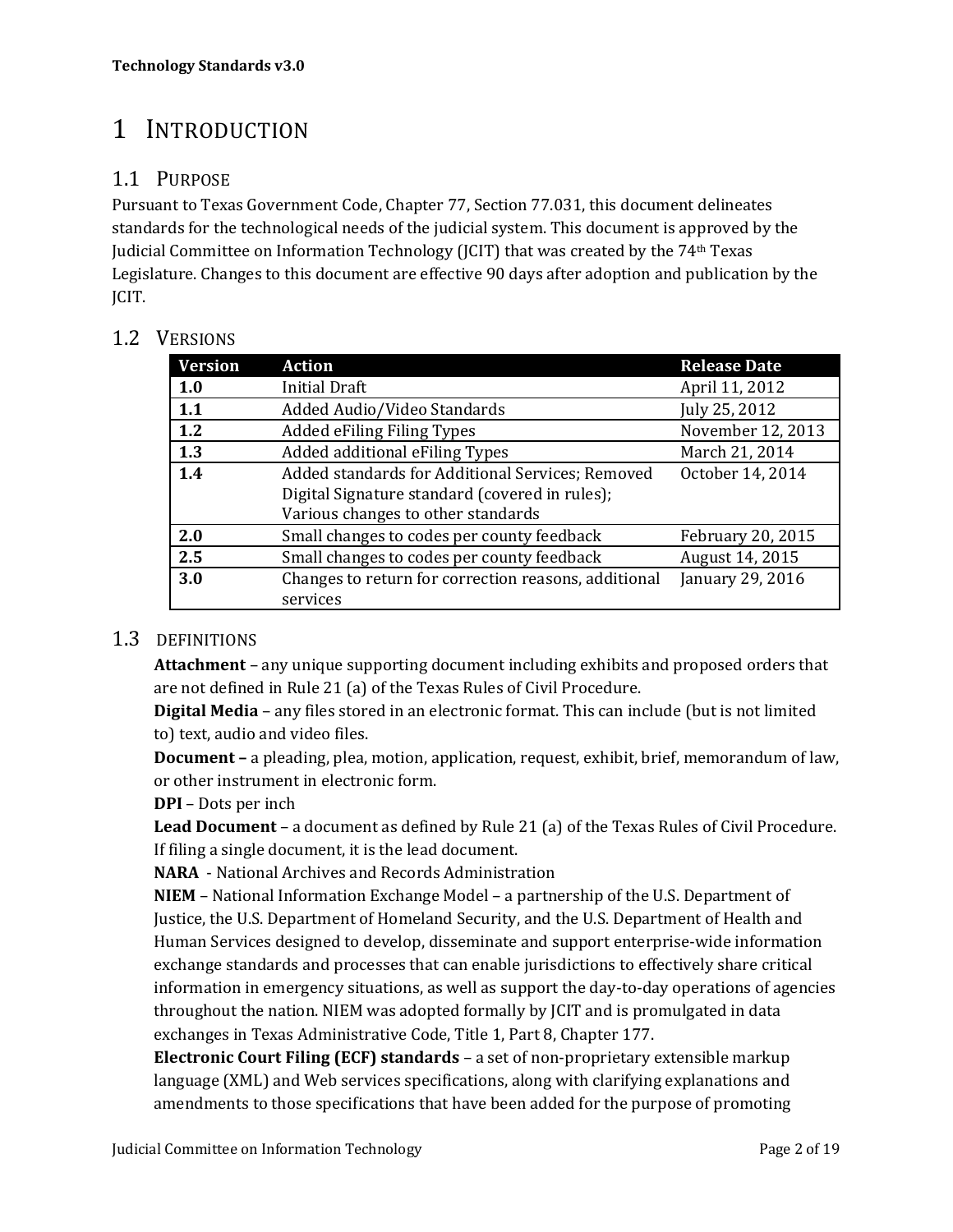interoperability among electronic court filing vendors and systems.

**OCA** – Office of Court Administration

**OCR** – Optical Character Recognition

**PDF** – Portable Document Format – for the purpose of these standards this is PDF 1.4 (ISO) 19005-1:2005 – Revised as  $ISP/NP$  19005-1). This standard specifies how to use PDF for long-term preservation of electronic documents and is applicable to documents containing combinations of character, raster and vector data.

**PDF Distiller** – a program or application that converts files into PDF files so that the printed appearance of a document is preserved regardless of the application used to create it. This functionality is commonly seen as "Print to PDF", "Save to PDF" or "Export to PDF".

**PDF Software** – software that conforms to International Organization for Standardization  $(ISO)$  32000-1:2008. This standard specifies standards for creating (writing), reading, displaying and interacting with PDF documents.

**JCIT** – Judicial Committee on Information Technology

- 1.4 REFERENCES
	- Apple QuickTime supported formats http://support.apple.com/kb/HT3775
	- NIEM http://www.niem.gov
	- OASIS LegalXML Electronic Court Filing (ECF) specifications http://www.oasisopen.org/committees/legalxml‐courtfiling/
	- VLC media player supported formats http://www.videolan.org/vlc/features.html
	- Windows media player supported formats  $-\frac{http://support.microsoft.com/kb/316992}$

# 2 SYSTEM DATA EXCHANGE STANDARDS

In accordance with Texas Administrative Code, Title 1, Part 8, Chapter 177, information exchanges that occur between the various systems (electronic filing manager, case management, document management, etc.) should occur using the current OASIS LegalXML specifications. The OASIS LegalXML specification is a subset to NIEM.

# 3 DIGITAL MEDIA STANDARDS

In addition to content and formatting promulgated by the Texas Rules of Civil Procedure, Texas Code of Criminal Procedure, and Texas Rules of Appellate Procedure, the following standards apply to digital media filed electronically or scanned from source records (filed after the effective date of these standards) by the clerk.

#### 3.1 DOCUMENTS

A. An e-filed document must be in text-searchable PDF, using fonts specified in the PDF specification, on 8.5x11 page size, with the content appropriately rotated.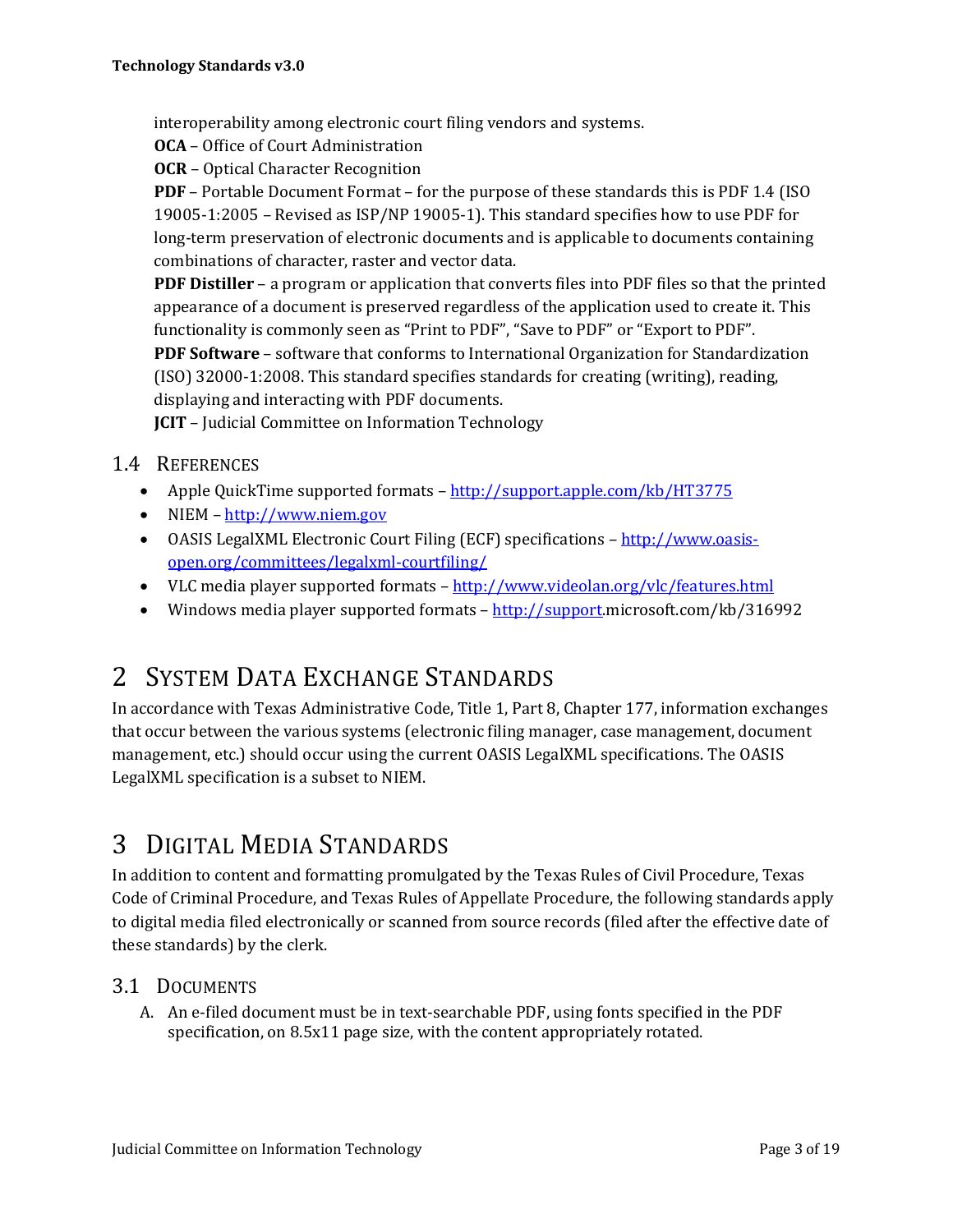- B. When possible, the document should be generated directly from the originating software using a PDF distiller.
- C. Prior to being filed electronically, a scanned document must have a resolution of 300 DPI. Preferably, scanned documents should be made searchable using OCR technology.
- D. An e-filed document may not contain any security or feature restrictions including password protection or encryption and may not contain embedded multi-media video, audio, or programming.
- E. Documents may not contain package PDF's. PDF's should not be embedded inside of another PDF. Documents may not contain embedded fonts. Each document must be a single PDF. An appellate court may require that multiple PDF documents be combined into a single PDF document and bookmarks used to separate content appropriately. The content of the document should not depend on bookmarks.
- F. Any e-filed document filename should contain only alphanumeric characters that are part of the Latin1 General character set. No special characters are allowed and the length of the filename should be restricted to 50 characters.

#### 3.2 AUDIO/VIDEO

- A. The following media players are supported (specific audio/video formats can be found on each media player's website):
	- a.QuickTime (Apple)
	- b. VLC media player (VideoLAN Organization)
	- c. Windows media player (Microsoft)
- B. When an audio/video file is natively supported by at least one media player listed in these standards, the file must not be converted into another format.
- $C.$  If an audio/video file is not natively supported by at least one media player listed in these standards, the file must be converted to another format supported by at least one media player listed. The original, any hardware requirements, and software needed to view/hear the original must be submitted as well.
- D. If modifications are needed to enhance the native audio/video, a copy of the original must be made. The modified copy (submitted in addition to the original audio/video) must also be generated in a format supported by at least one media player listed in these standards.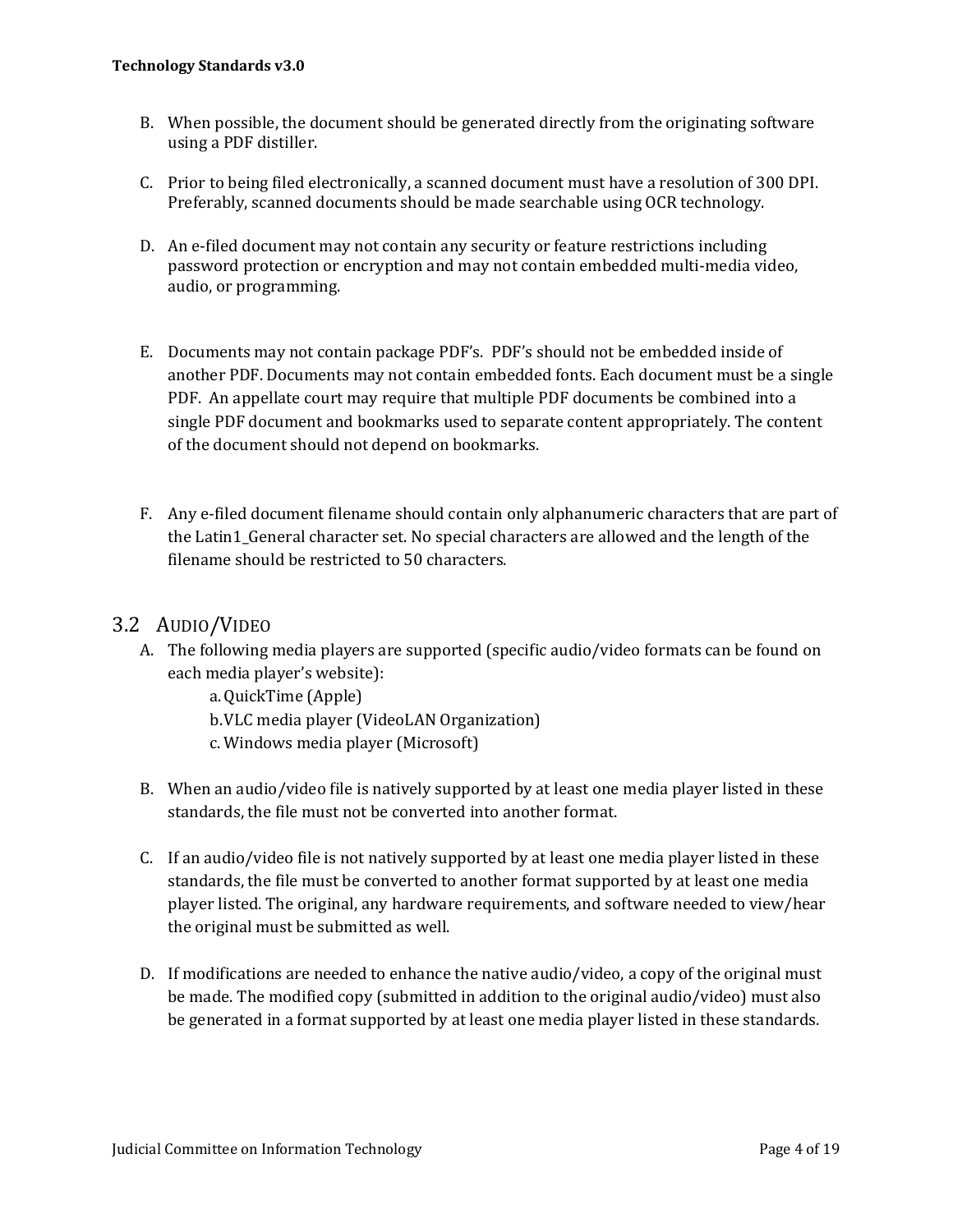# 4 EFILING FILING CONFIGURATIONS

Below are the standard filing configurations to be used in the eFiling system for district, county court at law, probate, and constitutional county courts. This list of filing configurations must be accepted in each court. Courts and clerks may not add to this configuration, but may eliminate codes if not needed in a particular jurisdiction.

It is important to note that these standards only apply to the electronic filing system which is a delivery system and are NOT standards for a county case management or document management system. 

#### 4.1 CIVIL CASES

| <b>Case Category Code</b>       | <b>Case Type Codes</b>                     |
|---------------------------------|--------------------------------------------|
| Civil - Contract                | Debt/Contract - Consumer/DTPA              |
|                                 | Debt/Contract - Debt/Contract              |
|                                 | Debt/Contract - Fraud/Misrepresentation    |
|                                 | Debt/Contract - Other                      |
|                                 | Foreclosure - Home Equity-Expedited        |
|                                 | Foreclosure - Other                        |
|                                 | Franchise                                  |
|                                 | Insurance                                  |
|                                 | Landlord/Tenant                            |
|                                 | Non-Competition                            |
|                                 | Partnership                                |
|                                 | <b>Other Contract</b>                      |
| Civil - Employment              | Discrimination                             |
|                                 | Retaliation                                |
|                                 | Termination                                |
|                                 | <b>Workers' Compensation</b>               |
|                                 | Other Employment                           |
| <b>Civil - Injury or Damage</b> | Assault/Battery                            |
|                                 | Construction                               |
|                                 | Defamation                                 |
|                                 | Malpractice - Accounting                   |
|                                 | Malpractice - Legal                        |
|                                 | Malpractice - Medical                      |
|                                 | Malpractice - Other Professional Liability |
|                                 | Motor Vehicle Accident                     |
|                                 | Premises                                   |
|                                 | Product Liability - Asbestos/Silica        |
|                                 | Product Liability - Other                  |
|                                 | Other Injury or Damage                     |
| Civil - Other Civil             | <b>Administrative Appeal</b>               |
|                                 | Antitrust/Unfair Competition               |
|                                 | <b>Bill of Review</b>                      |

*4.1.1 CASE CATEGORIES/TYPES*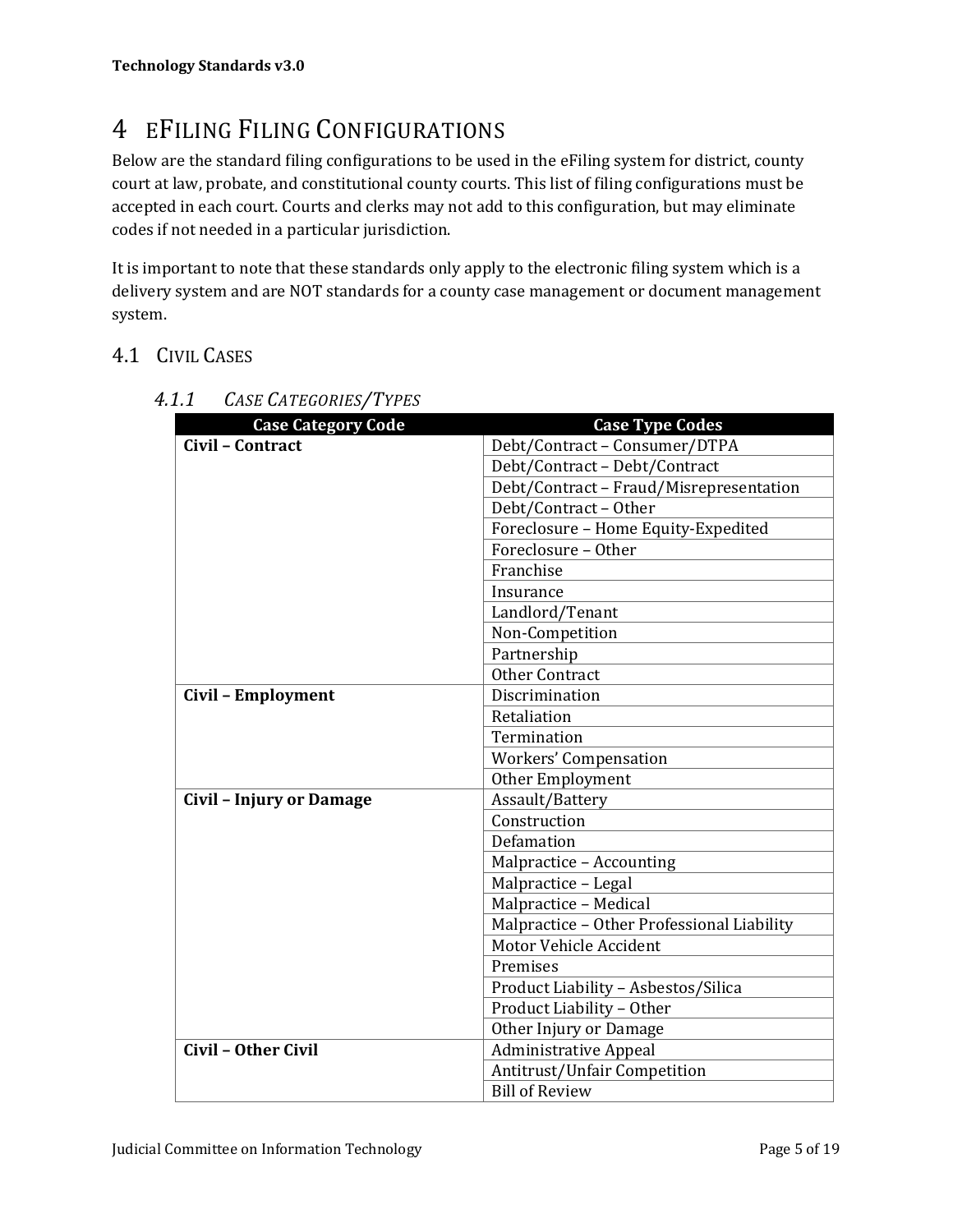|                                            | <b>Code Violations</b>                     |
|--------------------------------------------|--------------------------------------------|
|                                            | Communicable Disease                       |
|                                            | Foreign Judgment                           |
|                                            | <b>Fraudulent Liens</b>                    |
|                                            | Garnishment                                |
|                                            | <b>Intellectual Property</b>               |
|                                            | Judicial Review- Fraudulent Documents      |
|                                            | Lawyer Discipline                          |
|                                            | <b>Perpetuate Testimony</b>                |
|                                            | Securities/Stock                           |
|                                            | <b>Tortious Interference</b>               |
|                                            | <b>Toll Road</b>                           |
|                                            | Transfer Structured Settlement Payment     |
|                                            | Rights                                     |
|                                            | Other Civil                                |
| <b>Civil - Real Property</b>               | Condemnation                               |
|                                            | <b>Eminent Domain</b>                      |
|                                            | Partition                                  |
|                                            | Quiet Title                                |
|                                            | <b>Trespass to Try Title</b>               |
|                                            | <b>Other Property</b>                      |
| <b>Civil - Related to Criminal Matters</b> | Expunction                                 |
|                                            | Judgment Nisi                              |
|                                            | Non-Disclosure                             |
|                                            | <b>Occupational Driver's License</b>       |
|                                            | Seizure/Forfeiture                         |
|                                            | Sexual Predator (Health & Safety Code 841) |
|                                            | Writ of Habeas Corpus - Pre-indictment     |
|                                            | Other                                      |
| Civil - Tax                                | Tax Appraisal                              |
|                                            | Tax Delinquency                            |
|                                            | Other Tax                                  |

#### *4.1.2 FILING TYPES*

| <b>New Case</b>            | <b>Subsequent Filings</b>                    |
|----------------------------|----------------------------------------------|
| Affidavit of Indigency     | Affidavit of Indigency                       |
| Application                | Amended Filing                               |
| Petition                   | Answer/Response                              |
| Proposed Order             | Bond                                         |
| Transfer (County Use Only) | Counter Claim/Cross                          |
|                            | Action/Interpleader/Intervention/Third Party |
|                            | Contest                                      |
|                            | Filing of Action other than Original         |
|                            | Garnishment                                  |
|                            | Motion (No Fee)                              |
|                            | <b>Motion for Contempt</b>                   |
|                            | <b>Motion for New Trial</b>                  |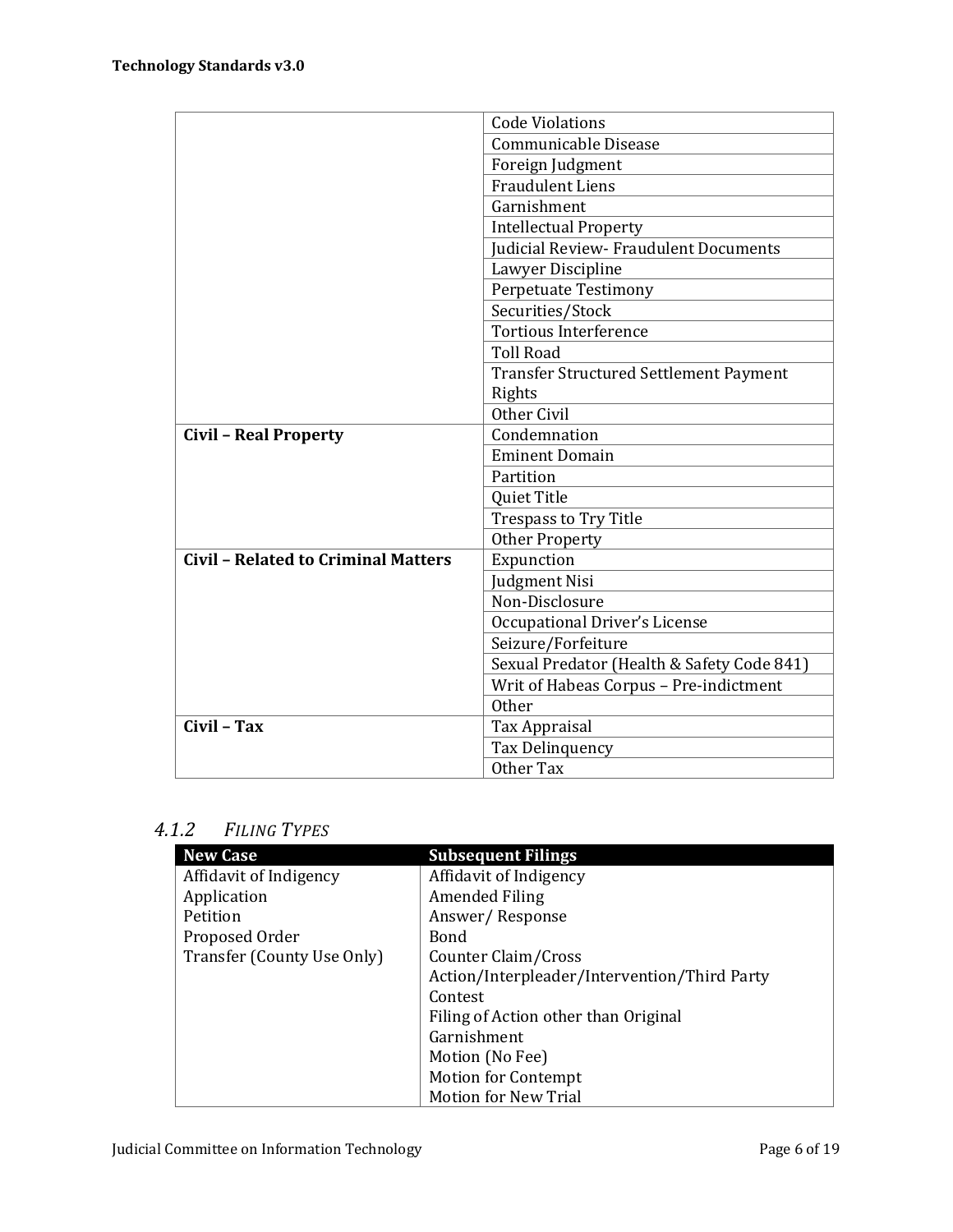| <b>Motion to Modify</b>              |
|--------------------------------------|
| <b>Motion to Reinstate</b>           |
| Motion to Terminate Wage Withholding |
| <b>Motion to Transfer</b>            |
| Notice                               |
| Notice of Appeal                     |
| No Fee Documents                     |
| Proposed Order                       |
| Request                              |
| Transfer (County Use Only)           |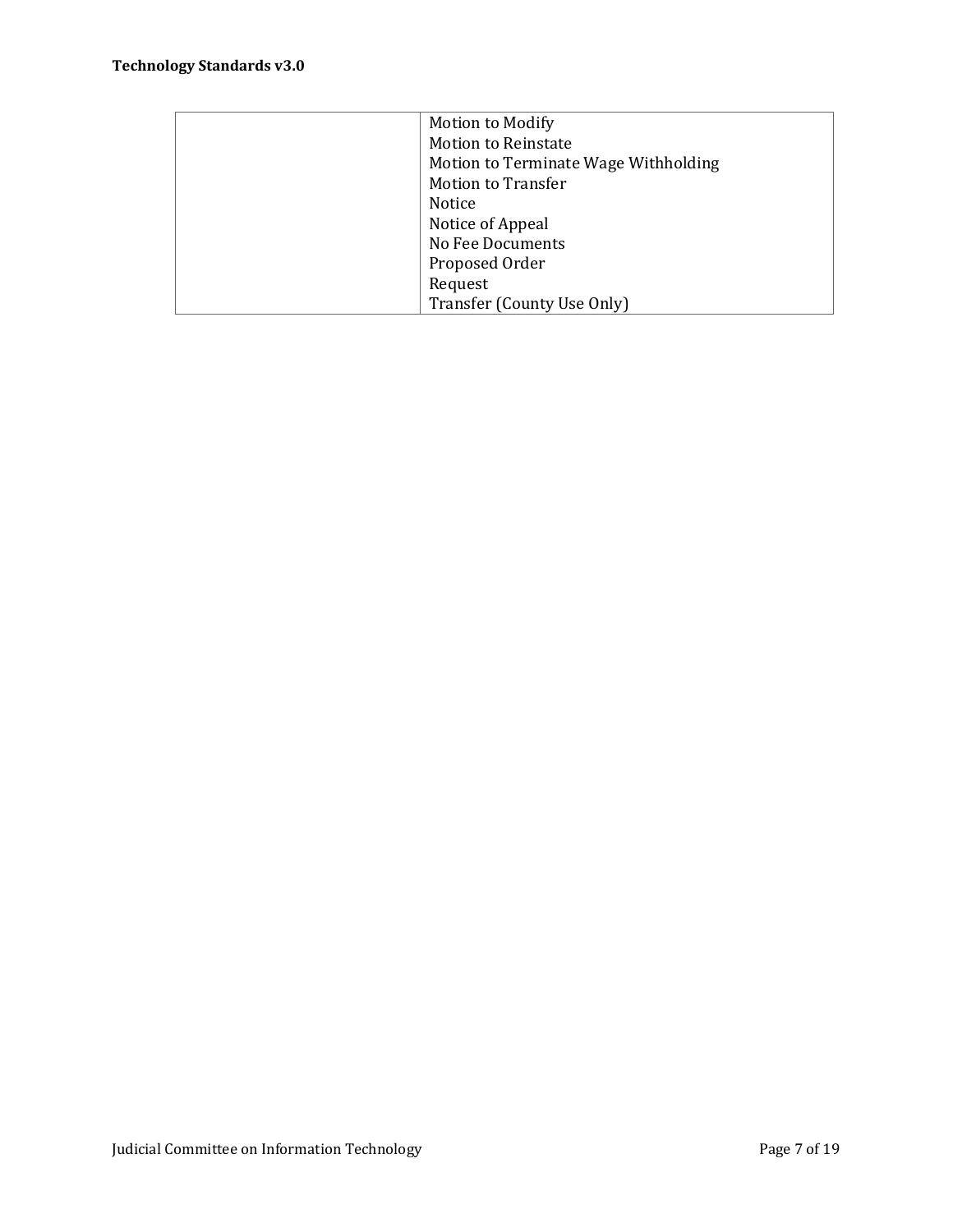### 4.2 FAMILY/JUVENILE CASES

The Title IV-D Agency (Texas Office of the Attorney General - Child Support Division) will file its documents under the "Family/Juvenile - Title IV-D (OAG Use Only)" category and use only the case and filing types that begin with "(Title IV-D OAG Use Only) for all its new and subsequent filings.

| <b>Case Category Code</b>          | <b>Case Type Codes</b>                       |
|------------------------------------|----------------------------------------------|
| Family/Juvenile - Marriage         | Annulment with Children                      |
| Relationship                       | Annulment No Children                        |
|                                    | Declare Marriage Void                        |
|                                    | Divorce with Children                        |
|                                    | Divorce No Children                          |
| Family/Juvenile - Other Family Law | <b>Adult Adoption</b>                        |
|                                    | Register Foreign Judgment                    |
|                                    | Garnishment                                  |
|                                    | Habeas Corpus                                |
|                                    | Name Change                                  |
|                                    | Protective Order                             |
|                                    | Removal of Disabilities of Minority          |
|                                    | <b>Unaccompanied Alien Child</b>             |
|                                    | Other                                        |
| Family/Juvenile - Parent-Child     | Adoption/Adoption with Termination           |
| Relationship                       | <b>Child Protection</b>                      |
|                                    | Child Protection (Gov. Code 24.620)          |
|                                    | Child Support                                |
|                                    | <b>Custody or Visitation</b>                 |
|                                    | <b>Gestational Parenting</b>                 |
|                                    | <b>Grandparent Access</b>                    |
|                                    | Parentage/Paternity/Voluntary Legitimation   |
|                                    | <b>Termination of Parental Rights</b>        |
|                                    | Other Parent-Child                           |
| Family/Juvenile - Post-judgment    | Enforcement                                  |
| <b>Actions</b>                     | Modification - Custody                       |
|                                    | Modification - Other                         |
| Family/Juvenile - Title IV-D (OAG  | (Title IV-D OAG Use Only) Establishment      |
| Use Only)                          | (Title IV-D OAG Use Only) Paternity          |
|                                    | (Title IV-D OAG Use Only) Interstate - No TX |
|                                    | Cause                                        |
|                                    | (Title IV-D OAG Use Only) Interstate -       |
|                                    | <b>Existing TX Cause</b>                     |
|                                    | (Title IV-D OAG Use Only) Enforcement        |
|                                    | (Title IV-D OAG Use Only) Intervention       |
|                                    | (Title IV-D OAG Use Only) Other - Billed     |
|                                    | (Title IV-D OAG Use Only) Other - Not Billed |
|                                    | (Title IV-D OAG Use Only) Capias/Writ        |
|                                    | (Title IV-D OAG Use Only) Service Documents  |

*4.2.1 CASE CATEGORIES/TYPES*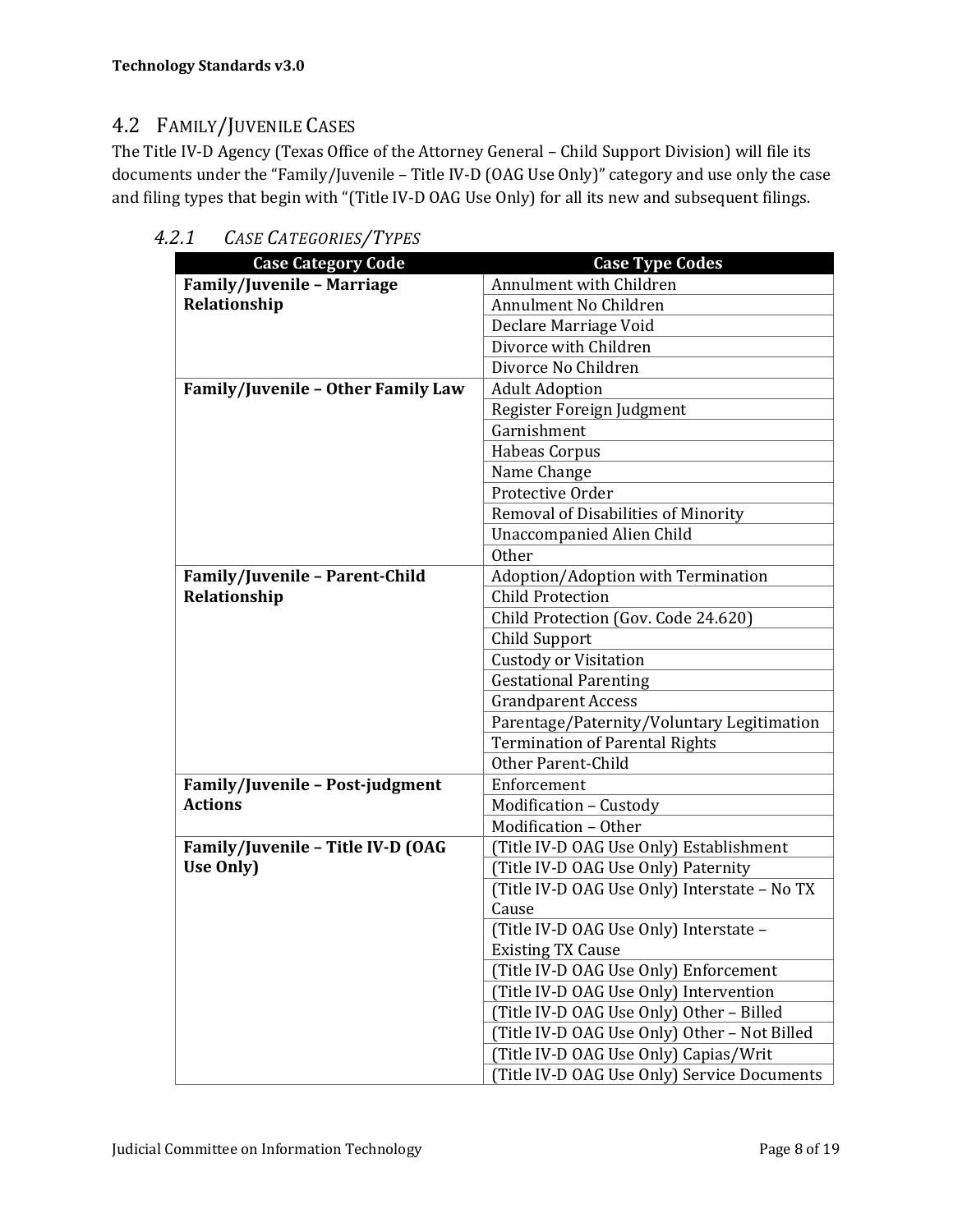### *4.2.2 FILING TYPES*

| <b>New Case</b>                        | <b>Subsequent Filings</b>                    |
|----------------------------------------|----------------------------------------------|
| Affidavit of Indigency                 | Affidavit of Indigency                       |
| Application                            | <b>Amended Filing</b>                        |
| Petition                               | Answer/Contest/Response/Waiver               |
| Proposed Order                         | Bond                                         |
| Transfer (County Use Only)             | Counter Claim/Cross                          |
| (Title IV-D OAG Use Only)              | Action/Interpleader/Intervention/Third       |
| Establishment                          | Party                                        |
| (Title IV-D OAG Use Only) Paternity    | Habeas Corpus (Continuing Jurisdiction)      |
| (Title IV-D OAG Use Only) Interstate - | Motion (No Fee)                              |
| No TX Cause                            | <b>Motion for Contempt</b>                   |
| (Title IV-D OAG Use Only) Interstate - | <b>Motion for Enforcement</b>                |
| <b>Existing TX Cause</b>               | <b>Motion for New Trial</b>                  |
| (Title IV-D OAG Use Only) Enforcement  | Motion to Modify                             |
| (Title IV-D OAG Use Only) Intervention | Motion to Modify and Enforce                 |
| (Title IV-D OAG Use Only) Other -      | <b>Motion to Reinstate</b>                   |
| Billed                                 | Motion to Revoke/Suspend/Withhold            |
| (Title IV-D OAG Use Only) Other - Not  | Motion to Stay                               |
| <b>Billed</b>                          | Motion to Terminate Wage Withholding         |
| (Title IV-D OAG Use Only) Capias/Writ  | <b>Motion to Transfer</b>                    |
| (Title IV-D OAG Use Only) Service      | <b>Notice</b>                                |
| Documents                              | Notice of Appeal                             |
|                                        | Notice of Delinquency                        |
|                                        | No Fee Documents                             |
|                                        | Proposed Order                               |
|                                        | Request                                      |
|                                        | Transfer (County Use Only)                   |
|                                        | (Title IV-D OAG Use Only) Establishment      |
|                                        | (Title IV-D OAG Use Only) Paternity          |
|                                        | (Title IV-D OAG Use Only) Interstate - No TX |
|                                        | Cause                                        |
|                                        | (Title IV-D OAG Use Only) Interstate -       |
|                                        | <b>Existing TX Cause</b>                     |
|                                        | (Title IV-D OAG Use Only) Enforcement        |
|                                        | (Title IV-D OAG Use Only) Intervention       |
|                                        | (Title IV-D OAG Use Only) Other - Billed     |
|                                        | (Title IV-D OAG Use Only) Other - Not Billed |
|                                        | (Title IV-D OAG Use Only) Capias/Writ        |
|                                        | (Title IV-D OAG Use Only) Service Documents  |

#### *4.2.3 PARTY TYPES*

For each Title IV-D case type, the court will list one (1) Petitioner and two (2) Respondents as required party types.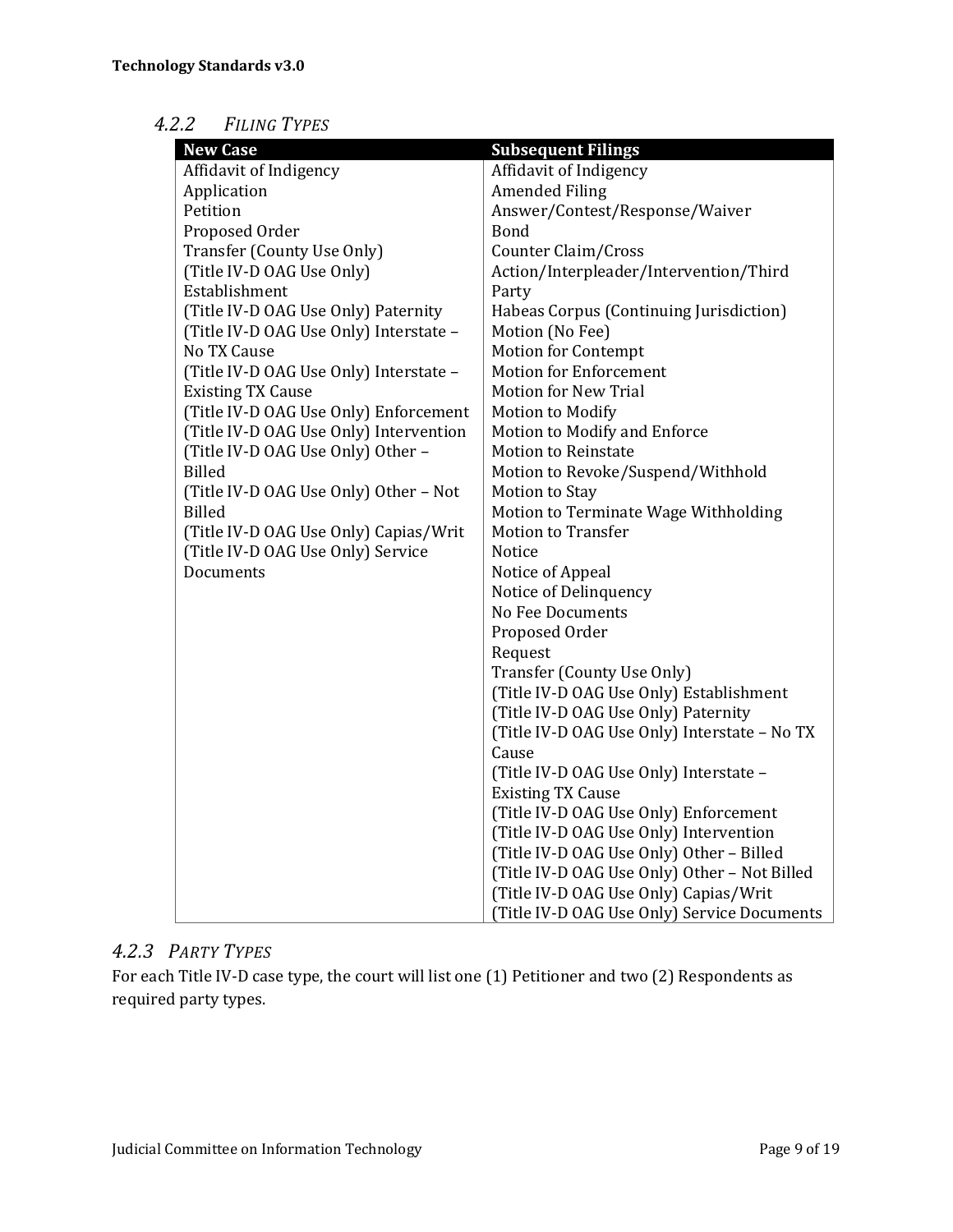## 4.3 PROBATE CASES

#### *4.3.1 CASE CATEGORIES/TYPES*

| <b>Case Category Code</b> | <b>Case Type Codes</b>               |
|---------------------------|--------------------------------------|
| <b>Probate</b>            | Dependent Administration             |
|                           | <b>Independent Administration</b>    |
|                           | Foreign Will                         |
|                           | <b>Letters Testamentary</b>          |
|                           | <b>Muniment of Title</b>             |
|                           | <b>Other Estate Proceedings</b>      |
|                           | <b>Small Estate Proceedings</b>      |
|                           | Open Safety Deposit Box              |
| Probate – Guardianship    | Guardianship - Adult                 |
|                           | Guardianship - Minor                 |
|                           | <b>Guardianship Management Trust</b> |
|                           | Sale of Property                     |
| <b>Probate - Other</b>    | <b>Other Probate</b>                 |
|                           | Condemnation/Eminent Domain          |
|                           | (Bexar/Denton/Travis County Only)    |

#### *4.3.2 FILING TYPES*

| <b>New Case</b>            | <b>Subsequent Filings</b>                                  |
|----------------------------|------------------------------------------------------------|
| Affidavit on Indigency     | Affidavit on Indigency                                     |
| Application                | <b>Amended Filing</b>                                      |
| Application with Ad Litem  | Annual Account                                             |
| Guardianship Information   | <b>Annual Report</b>                                       |
| Letter                     | Answer/Response                                            |
| Petition                   | <b>Application for Removal</b>                             |
| Proposed Order             | Application in an Existing Estate                          |
| Will/Codicil               | Application on Sale of Personal Property                   |
| Transfer (County Use Only) | Application on Sale of Real Property                       |
|                            | <b>Bond</b>                                                |
|                            | Claim                                                      |
|                            | Counter Claim/Cross                                        |
|                            | Action/Interpleader/Intervention/Third Party/Contest       |
|                            | <b>Final Account</b>                                       |
|                            | <b>Final Report</b>                                        |
|                            | Inventory                                                  |
|                            | Inventory – (filed after the $90th$ day after the date the |
|                            | personal rep has qualified)                                |
|                            | Motion (No Fee)                                            |
|                            | No Fee Documents                                           |
|                            | Notice                                                     |
|                            | 0ath                                                       |
|                            | Proposed Order                                             |
|                            | Request                                                    |
|                            | Will/Codicil                                               |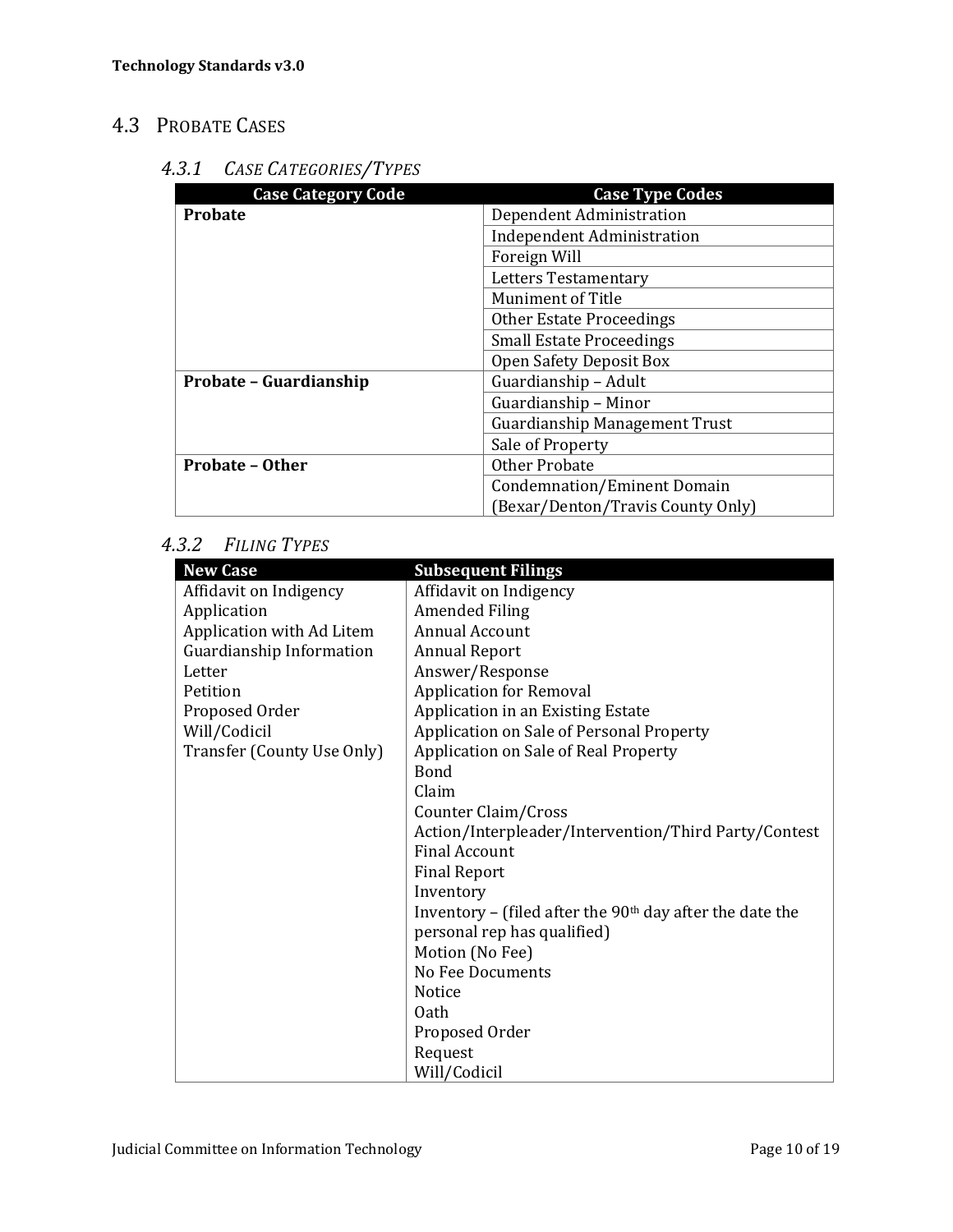### 4.4 MULTI-DISTRICT LITIGATION (MDL) CASES

The case categories and types below are updated upon an order from the Supreme Court creating or removing a MDL case type.

#### *4.4.1 CASE CATEGORIES/TYPES*

| <b>Case Category Code</b>              | <b>Case Type Codes</b>         |
|----------------------------------------|--------------------------------|
| <b>Multi-District Litigation (MDL)</b> | MDL - Asbestosis               |
|                                        | MDL – GM Ignition Switch       |
|                                        | MDL - Hailstorm                |
|                                        | MDL - Hurricane Ike            |
|                                        | <b>MDL</b> - Product Liability |

*4.4.2 FILING TYPES*

| <b>New Case</b>            | <b>Subsequent Filings</b>                    |
|----------------------------|----------------------------------------------|
| Affidavit of Indigency     | Affidavit of Indigency                       |
| Application                | Amended Filing                               |
| Petition                   | Answer / Response                            |
| Proposed Order             | <b>Bond</b>                                  |
| Transfer (County Use Only) | Counter Claim/Cross                          |
|                            | Action/Interpleader/Intervention/Third Party |
|                            | Contest                                      |
|                            | Motion (No Fee)                              |
|                            | <b>Motion for Contempt</b>                   |
|                            | <b>Motion for Enforcement</b>                |
|                            | Motion for New Trial                         |
|                            | <b>Motion to Modify</b>                      |
|                            | <b>Motion to Reinstate</b>                   |
|                            | Motion to Terminate Wage Withholding         |
|                            | <b>Motion to Transfer</b>                    |
|                            | Notice                                       |
|                            | Notice of Appeal                             |
|                            | No Fee Documents                             |
|                            | Proposed Order                               |
|                            | Request                                      |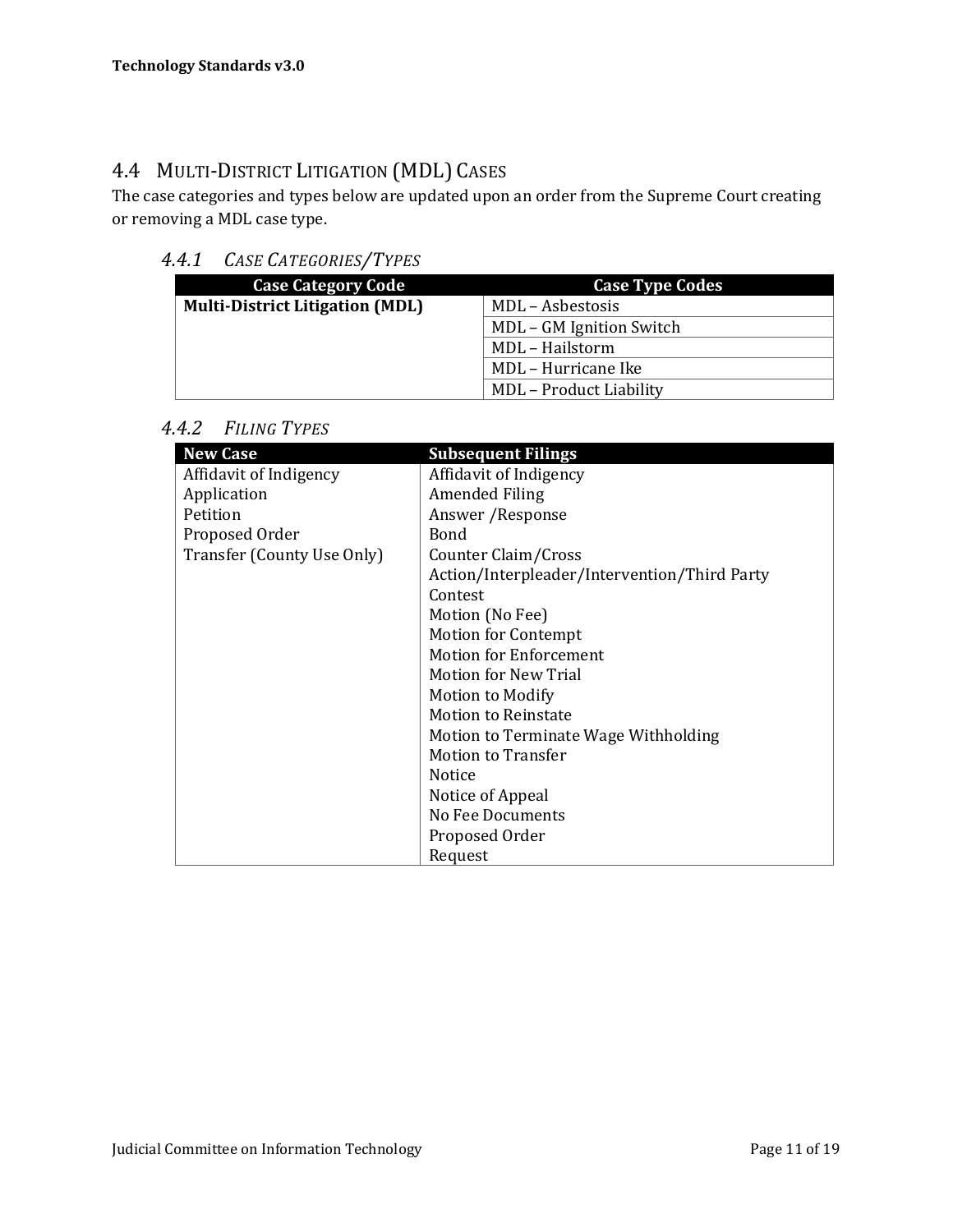### 4.5 CRIMINAL CASES

### *4.5.1 CASE CATEGORIES/TYPES*

| <b>Case Category Code</b>     | <b>Case Type Codes</b>    |
|-------------------------------|---------------------------|
| <b>Criminal - Misdemeanor</b> | Appeal from a Lower Court |
|                               | Misdemeanor A             |
|                               | Misdemeanor B             |
|                               | Misdemeanor C             |
|                               | Magistrate Case           |
|                               | Writ - Other              |
|                               | Writ - Habeas Corpus      |
| <b>Criminal - Felony</b>      | Appeal from a Lower Court |
|                               | Capital Felony            |
|                               | <b>Felony Indictment</b>  |
|                               | <b>Felony Information</b> |
|                               | Magistrate Case           |
|                               | Writ - Other              |
|                               | Writ - Habeas Corpus      |

#### *4.5.1 FILING TYPES*

| <b>New Case</b> | <b>Subsequent Filings</b>                   |
|-----------------|---------------------------------------------|
|                 | <b>Amended Filing</b>                       |
|                 | Affidavit                                   |
|                 | Application                                 |
|                 | <b>Bond</b>                                 |
|                 | Election as to Punishment                   |
|                 | Letters                                     |
|                 | Motion                                      |
|                 | Motion to Revoke Probation/Adjudicate Guilt |
|                 | <b>Notice</b>                               |
|                 | Other Documents Not Listed                  |
|                 | Pleas                                       |
|                 | Proposed Order                              |
|                 | Request                                     |
|                 | Report/Return                               |
|                 | Sanctions Toward Effective Probation (STEP) |
|                 | <b>Statement of Facts Form</b>              |
|                 | Warrants                                    |
|                 | Writs                                       |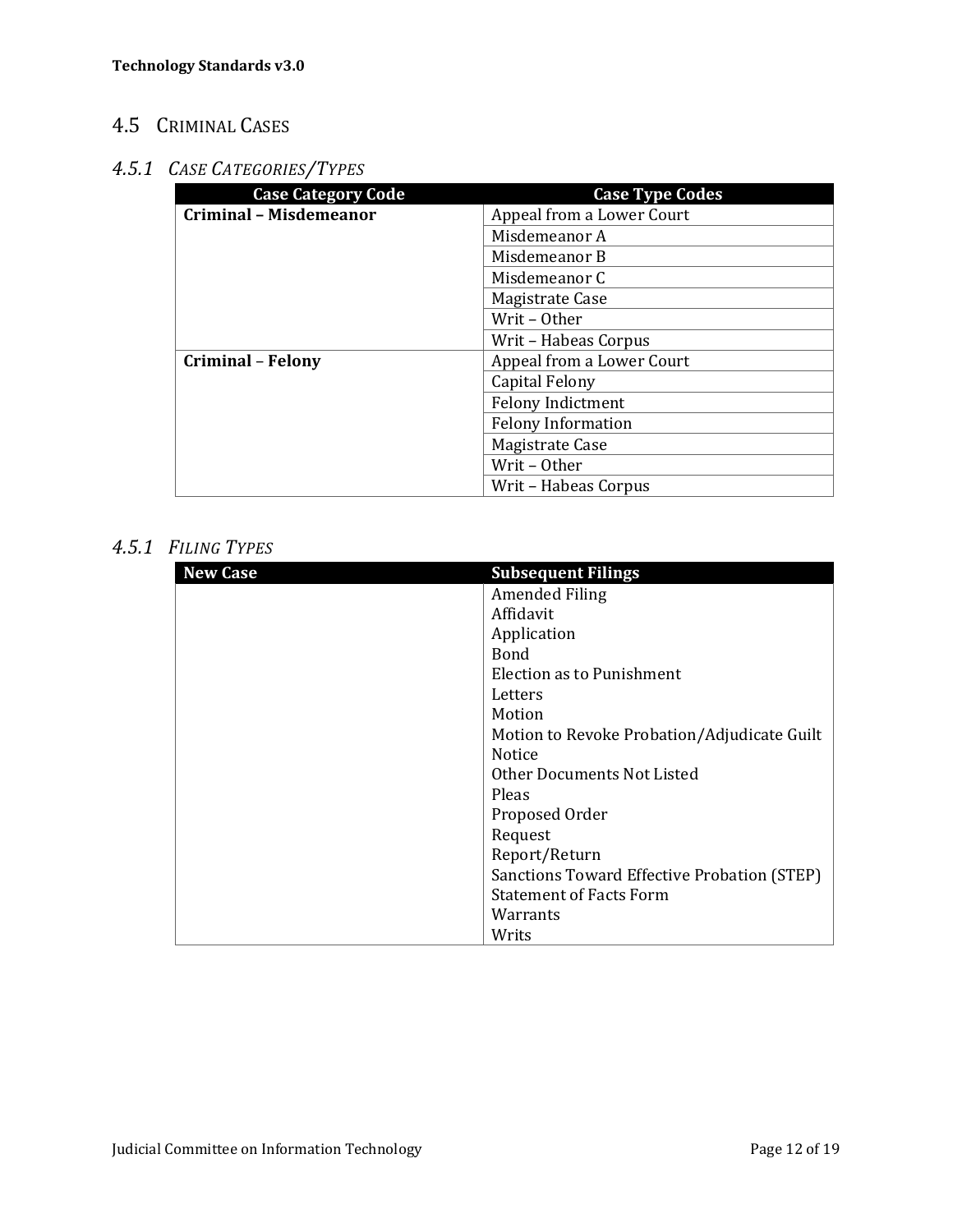### **4.6 OTHER STANDARD SYSTEM CONFIGURATIONS**

#### *4.6.1 ACCEPTANCE OF DOCUMENTS TENDERED FOR FILING*

A clerk must accept a document tendered for e-filing unless specifically authorized not to accept the document(s) by statute, Texas Rules of Appellate Procedure, or by the Texas Rules of Civil Procedure for the reasons listed below.

| Category                  | <b>Reason</b>                                   | <b>Authority</b> |
|---------------------------|-------------------------------------------------|------------------|
| <b>Sealed Documents</b>   | Documents filed under seal or presented to      | TRCP 21 $(f)(4)$ |
|                           | court in camera cannot be eFiled.               | <b>TRAP 9.10</b> |
| <b>Vexatious Litigant</b> | Filer has been found to be a vexatious litigant | CPRC §11.103     |
|                           | and has not presented an order from the         |                  |
|                           | local administrative judge permitting the       |                  |
|                           | filing.                                         |                  |

#### *4.6.2 REQUEST FOR CORRECTION*

A clerk may request a filer to correct an e-filed document only for the following reasons. The request must state the reason and reference any supporting authority as follows:

| <b>Category</b>                             | <b>Reason</b>                                                                                                                                                                                 | <b>Authority</b>                                                                                                                                               |
|---------------------------------------------|-----------------------------------------------------------------------------------------------------------------------------------------------------------------------------------------------|----------------------------------------------------------------------------------------------------------------------------------------------------------------|
| <b>Insufficient Fees</b>                    | Fees submitted are insufficient. Please<br>resubmit your filing with the correct case<br>type/filing type. <provide as<br="" short="" summary="">to what fees were not included&gt;</provide> | <b>TRCP 99(d)</b><br>and Gov't Code,<br>$\S51.318(b)(7)$<br>and $(8)$<br>Gov't Code<br>§51.317(a)                                                              |
|                                             |                                                                                                                                                                                               | Local Gov't<br>Code §118.052;<br>§118.121; or<br>§118.131                                                                                                      |
| <b>Insufficient Funds</b>                   | Credit Card was declined. Please resubmit<br>with a valid method of payment.                                                                                                                  | <b>TRCP 99(d)</b><br>and Gov't Code,<br>$\S51.318(b)(7)$<br>and $(8)$<br>Gov't Code<br>§51.317(a)<br>Local Gov't<br>Code §118.052;<br>§118.121; or<br>§118.131 |
| <b>Document Addressed</b><br>to Wrong Clerk | The document is addressed to a court for<br>which this clerk's office does not accept<br>filings. Please correct or re-file with the<br>appropriate clerk's office.                           |                                                                                                                                                                |
| <b>Duplicate New Case</b><br><b>Filing</b>  | The filing requesting a new case duplicates<br>an existing case. Please file under the<br>existing case.                                                                                      |                                                                                                                                                                |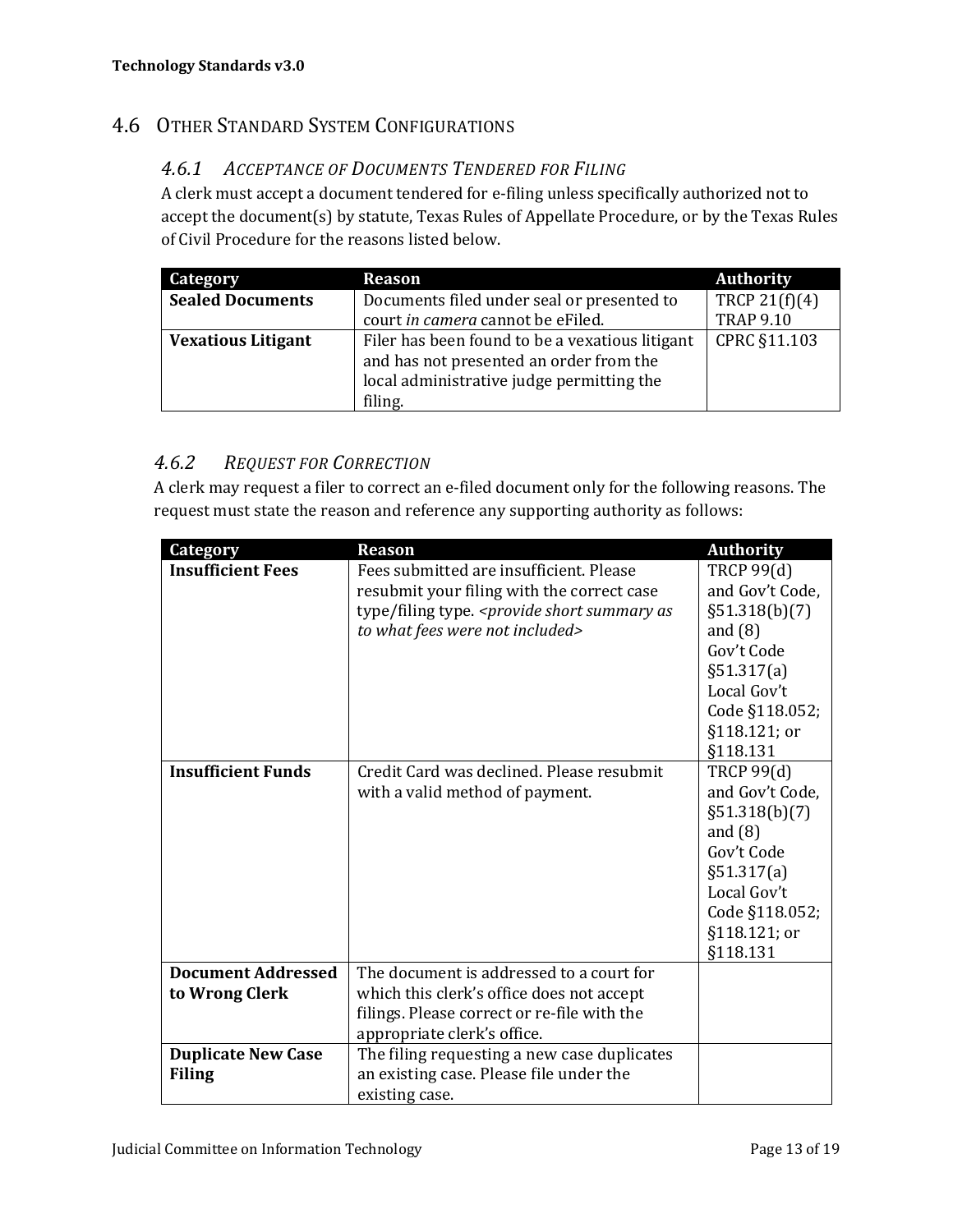| Incorrect/Incomplete        | Please resubmit using the correct/complete      | Family            |
|-----------------------------|-------------------------------------------------|-------------------|
| <b>Information</b>          | information                                     | Code              |
|                             | Cause number                                    | §102.008 and      |
|                             | Case Type                                       | §105.006          |
|                             | <b>Case Category</b><br>$\bullet$               | require           |
|                             | <b>Filing Code</b>                              | identification of |
|                             | Party names on document(s)<br>$\bullet$         | children by       |
|                             | Attorney/Party email address(es)<br>$\bullet$   | name and DOB      |
|                             | Required forms                                  |                   |
|                             | Information required by Statute                 |                   |
| <b>Incorrect Formatting</b> | Please resubmit the document                    | TRCP 21 (f)(8)    |
|                             | By rotating the document so that the            |                   |
|                             | file mark will appear in the upper              |                   |
|                             | right corner                                    |                   |
|                             | In text searchable PDF                          |                   |
|                             | Directly converted to PDF if possible.          |                   |
|                             | With a 300dpi resolution                        |                   |
|                             | With a page size of 8.5"x11"                    |                   |
|                             | With no embedded fonts                          |                   |
| <b>PDF Documents</b>        | You have submitted multiple documents for       |                   |
| <b>Combined</b>             | filing in a single PDF. The file-mark will only |                   |
|                             | appear on documents submitted as lead           |                   |
|                             | documents. Please file all lead documents as    |                   |
|                             | separate PDF documents.                         |                   |
| Illegible/Unreadable        | Please resubmit in a format that is legible.    |                   |
| <b>Sensitive Data</b>       | Please resubmit with all sensitive data         | TRCP 21c (a-f)    |
|                             | redacted:                                       | <b>TRAP 9.10</b>  |
|                             | DL, SSN, Passport Number, Tax ID<br>$\bullet$   |                   |
|                             |                                                 |                   |
|                             | Number, Government Issued ID                    |                   |
|                             | Number                                          |                   |
|                             | Bank Account Number, Credit Card<br>$\bullet$   |                   |
|                             | Number, Financial Account Number                |                   |
|                             | Birth Date, Home Address and name<br>$\bullet$  |                   |
|                             | of any person who was a minor when              |                   |
|                             | the suit was filed.                             |                   |
| <b>Filer's Request</b>      | The filer requested that this filing be         |                   |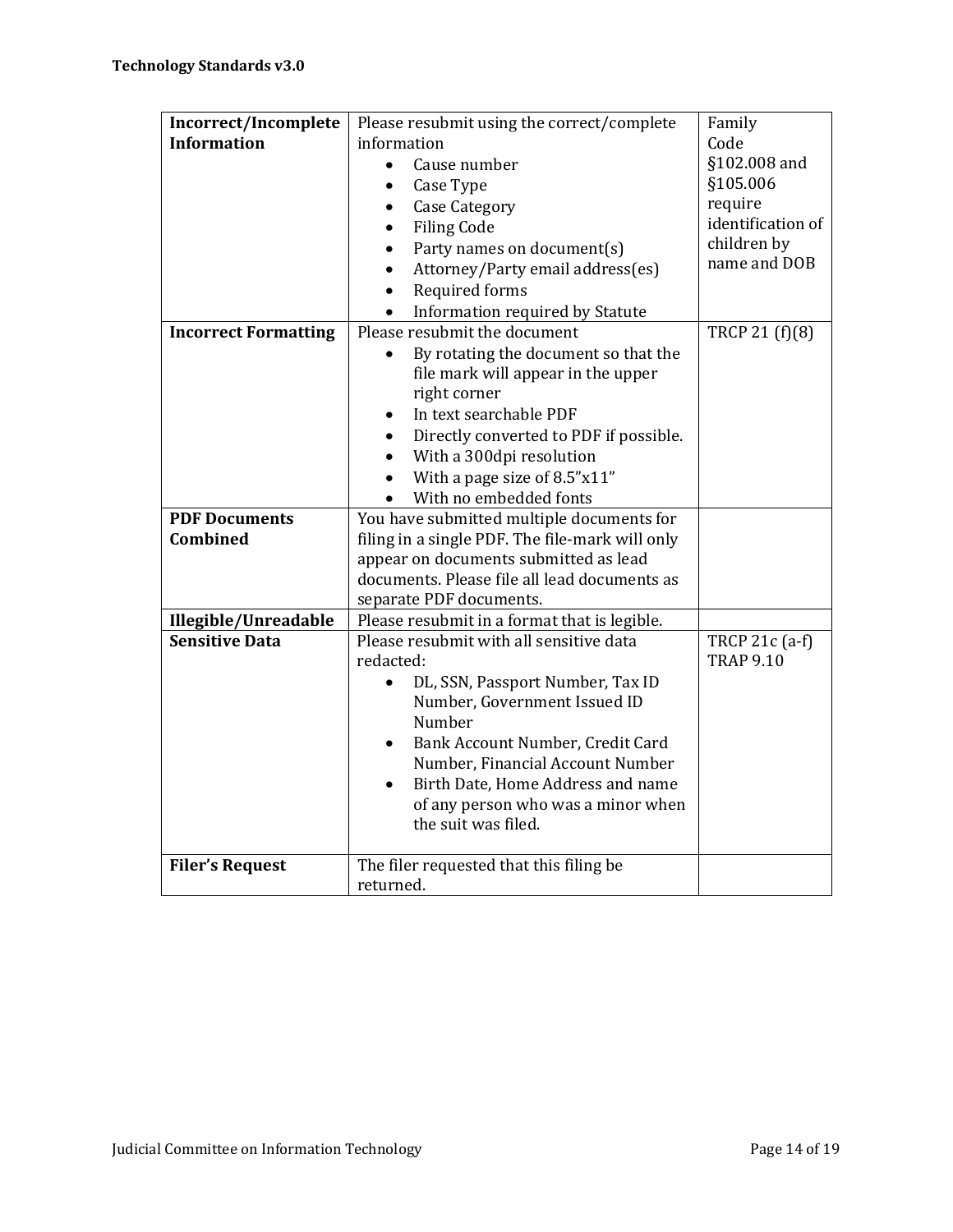#### *4.6.3 ADDITIONAL SERVICES*

A clerk may offer additional services as outlined in statute that are charged in addition to any filing fees. The following additional services are allowed to be offered in the eFiling system. A clerk may choose not to offer a particular service and eliminate it from their local configuration, however, a clerk may not add a service not shown below.

If a clerk chooses to provide additional services functionality, all of the services listed below beginning with (Title IV-D OAG Use Only) must be made available to the Title IV-D Agency. The Title IV-D Agency will use only these additional services.

| <b>Additional Service</b>                    | <b>Statute</b>                          |
|----------------------------------------------|-----------------------------------------|
| <b>Additional Plaintiffs (11-25)</b>         | Government Code 51.317 (b-1)(1)         |
| <b>Additional Plaintiffs (26-100)</b>        | Government Code 51.317 (b-1)(2)         |
| Additional Plaintiffs (101-500)              | Government Code 51.317 (b-1)(3)         |
| Additional Plaintiffs (501-1000)             | Government Code 51.317 (b-1)(4)         |
| Additional Plaintiffs (1001+)                | Government Code 51.317 (b-1)(5)         |
| <b>Adoptive Child VSU</b>                    | Health and Safety Code 191.0045(d)      |
| <b>Adoptive Child DPW</b>                    | Health and Safety Code 191.0045(d)      |
| Authenticated Certificate                    | Local Government Code 118.060           |
| <b>Background Check</b>                      | Local Government Code 411.1386          |
| <b>Bill of Cost</b>                          | Local Government Code 118.011(c)        |
|                                              | Government Code 51.319(3)               |
| <b>Bond Approval Fee</b>                     | Government Code 51.318(b)(6)            |
| Certificate Issuance                         | Local Government Code 118.060           |
| Certificate of Name Change                   | Family Code 45.106(c)                   |
| Certificate of No Appeal                     | Local Government Code 118.060           |
|                                              | Government Code 51.318(b)(4)            |
| Copies - Certified                           | Local Government Code 118.011(3)(B)     |
|                                              | Government Code 51.318(b)(7)            |
| Copies - Exemplified                         | Government Code 51.519(3)               |
| Copies - Non-Certified                       | Local Government Code 118.011(3)(C)     |
|                                              | Government Code 51.318(b)(8)            |
| Copies - Service                             | Rules of Civil Procedure 99(a)          |
| Document over 25 pages after 120 days or     | Local Government Code 118.052(2)(B)(vi) |
| upon approving order                         |                                         |
| <b>Issue Abstract of Judgment</b>            | Local Government Code 118.052(1)(C)(i)  |
|                                              | Government Code 51.318 (b)(5)           |
| <b>Issue Bench Warrant</b>                   | Local Government Code 118.059           |
|                                              | Government Code 51.318 (b)(2)           |
| <b>Issue Capias</b>                          | Local Government Code 118.059           |
|                                              | Government Code 51.318 (b)(2)           |
| <b>Issue Citation</b>                        | Local Government Code 118.059           |
|                                              | Government Code 51.318(b)(2)            |
| <b>Issue Citation - Certified Mail</b>       | Local Government Code 118.059           |
|                                              | Government Code 51.318(b)(2)            |
| <b>Issue Citation - Hague Convention</b>     | Texas Rules of Civil Procedure 108a.    |
| <b>Issue Citation - Insurance Commission</b> | Government Code 118.131(a)              |
| <b>Issue Citation - Publication</b>          | Local Government Code 118.059           |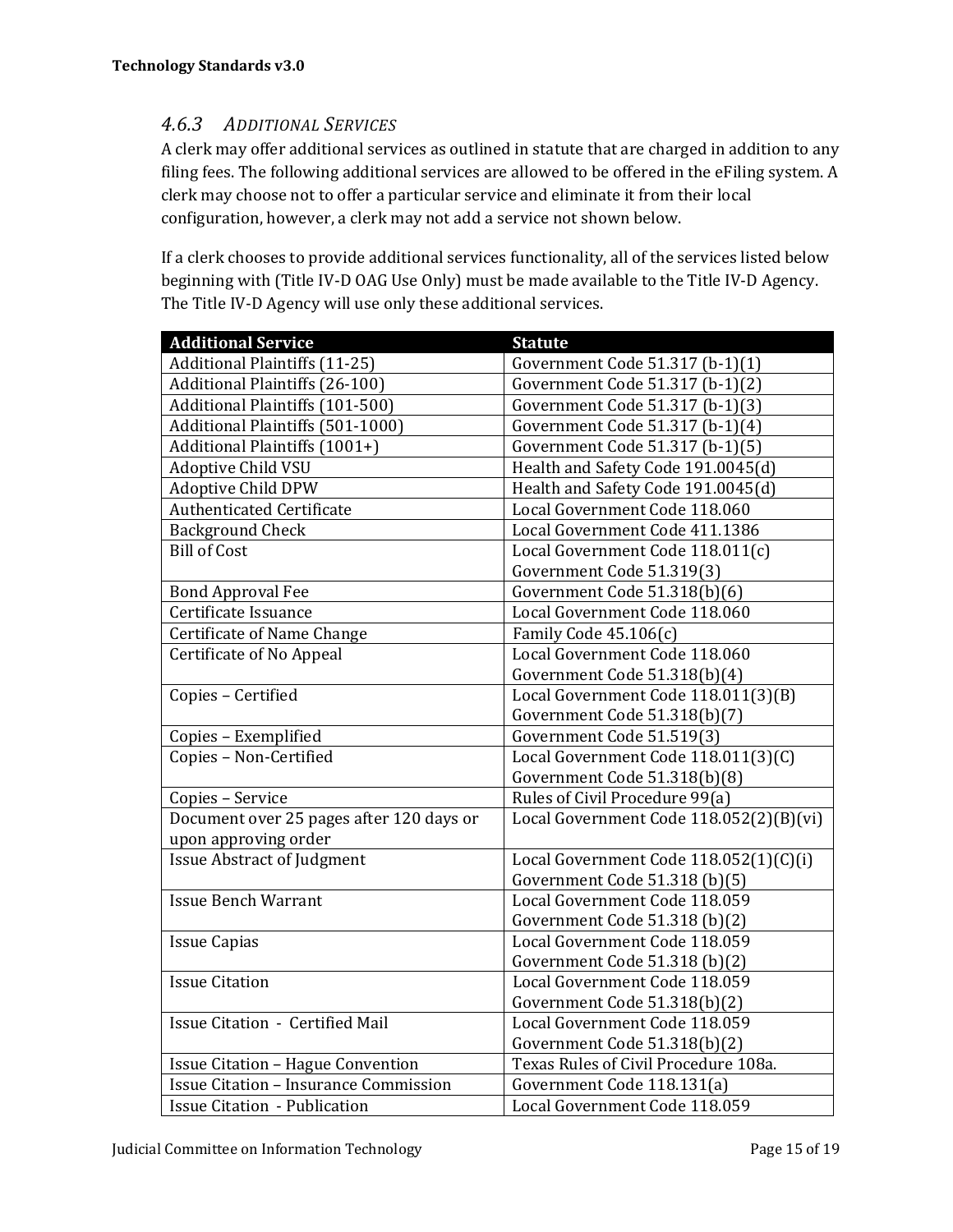| <b>Additional Service</b>                                | <b>Statute</b>                                                 |
|----------------------------------------------------------|----------------------------------------------------------------|
|                                                          | Government Code 51.318(b)(2)                                   |
| Issue Citation - Registered Mail                         | Local Government Code 118.059                                  |
|                                                          | Government Code 51.318(b)(2)                                   |
| <b>Issue Citation - Secretary of State</b>               | Local Government Code 118.059                                  |
|                                                          | Government Code 405.031(a)                                     |
|                                                          | Civil Practice and Remedies Code 17.091                        |
| Issue Citation - State Highway Commission                | Government Code 118.131(a)                                     |
| <b>Issue Commission to Take Deposition</b>               | Local Government Code 118.059                                  |
| <b>Issue Expunction - Certified Mail</b>                 | Code of Criminal Procedure 102.006(a)(2                        |
|                                                          | and $3)$                                                       |
|                                                          |                                                                |
| <b>Issue Expunction - Electronic</b>                     | Local Government Code 118.059                                  |
|                                                          | Government Code 51.318(b)(2)                                   |
| <b>Issue Letter Rogatory</b>                             | Local Government Code 118.011(c)                               |
|                                                          | Government Code 51.319(3)                                      |
| Issue Letters Testamentary, Guardianship,                | Local Government Code 118.052(3)(D)                            |
| or Administration                                        |                                                                |
| Issue Notice of Order Suspending License                 | Family Code 232.008(d)                                         |
| <b>Issue Order of Sale</b>                               | Local Government Code 118.052(1)(C)(ii)                        |
|                                                          | Government Code 51.318(b)(2)                                   |
| Issue Order Staying Suspended License                    | Family Code 232.008(d)                                         |
| <b>Issue Order Vacating Suspended License</b>            | Family Code 232.013(b)                                         |
| <b>Issue Precept/Notice</b>                              | Local Government Code 118.059                                  |
|                                                          | Government Code 51.318(b)(2)                                   |
| <b>Issue Precept - Secretary of State</b>                | Local Government Code 118.059                                  |
|                                                          | Government Code 51.318(b)(2)                                   |
| <b>Issue Protective Order</b><br><b>Issue Show Cause</b> | Family Code 82.042                                             |
| <b>Issue SR42 (Transcript of Civil Proceedings)</b>      | Local Government Code 118.059<br>Local Government Code 118.059 |
|                                                          | Texas Administrative Code                                      |
| Issue Subpoena                                           | Local Government Code 118.059                                  |
|                                                          | Government Code 51.318(b)(1)                                   |
| <b>Issue Summons</b>                                     | Code of Criminal Procedure 23.03(9)                            |
| <b>Issue Tax Warrant</b>                                 | Local Government Code 118.059                                  |
| Issue Temporary Restraining Order                        | Local Government Code 118.059                                  |
| Issue VS-165 (Information for SAPCR)                     | Family Code 105.008                                            |
| <b>Issue Warrant</b>                                     | Government Code 51.318(b)(2)                                   |
| <b>Issue Writ</b>                                        | Local Government Code 118.059                                  |
|                                                          | Government Code 51.318(b)(2)                                   |
| Issue Writ - Secretary of State                          | Government Code 51.318(b)(2)                                   |
| <b>Issue Writ of Attachment</b>                          | Government Code 51.318(b)(2)                                   |
| <b>Issue Writ of Execution</b>                           | Government Code 51.318(b)(2)                                   |
| <b>Issue Writ of Garnishment</b>                         | Government Code 51.318(b)(2)                                   |
| <b>Issue Writ of Scire Facias</b>                        | Local Government Code 118.059                                  |
| <b>Issue Writ of Sequestration</b>                       | Government Code 51.318(b)(2)                                   |
| Issue Writ of Withholding                                | Family Code 110.004                                            |
| <b>Judge Signatures</b>                                  | Local Government Code 118.101(11)                              |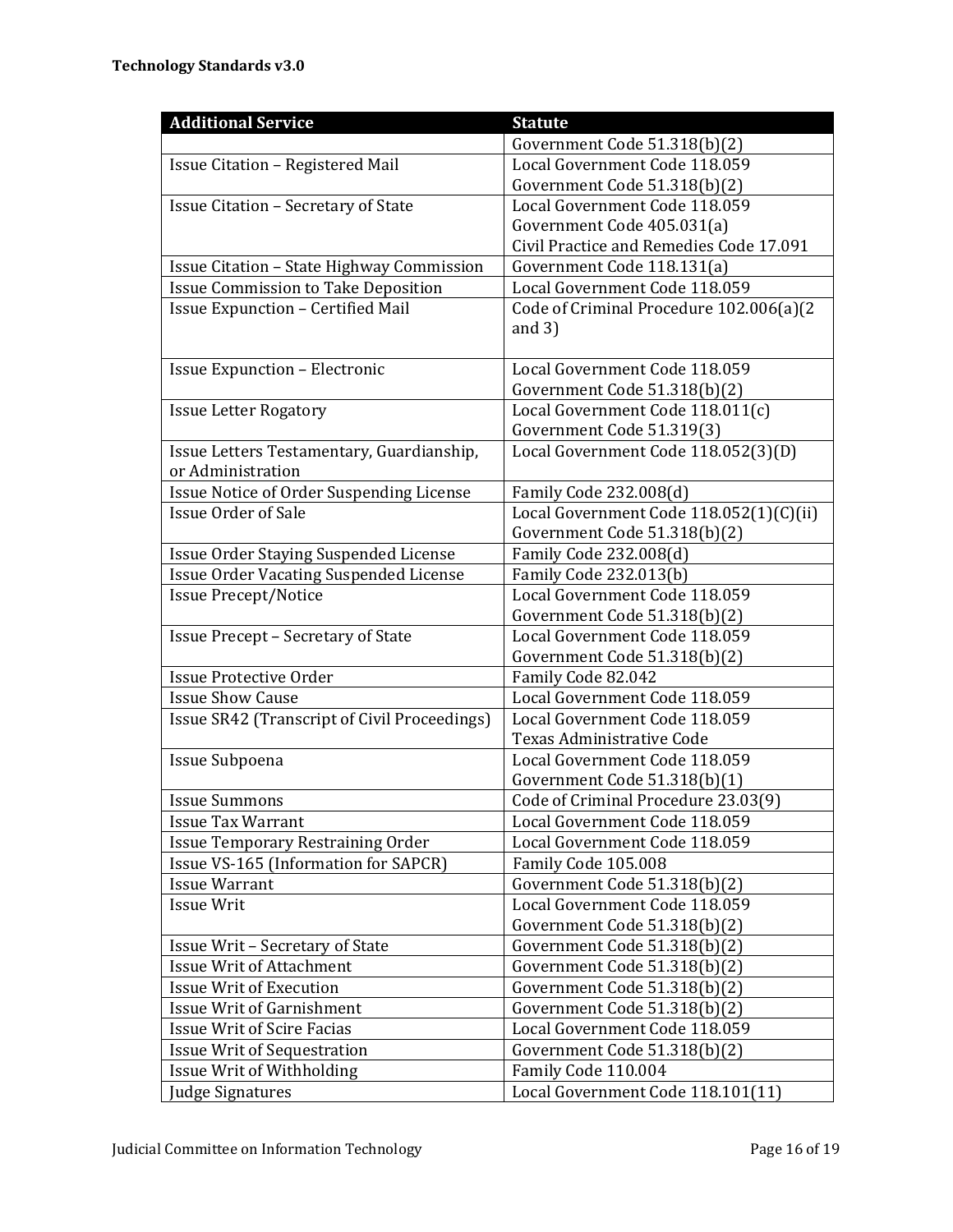| <b>Additional Service</b>                     | <b>Statute</b>                           |
|-----------------------------------------------|------------------------------------------|
| Jury Fee                                      | Rules of Civil Procedure 216             |
|                                               | Government Code 51.604(a)                |
| OPR Double Recording Fee 1st Page             | Local Government Code 191.007            |
| OPR Double Recording Fee for Additional       | Local Government Code 191.007            |
| Pages                                         |                                          |
| OPR Recording Fee 1st Page                    | Local Government Code 118.013            |
| OPR Recording Fee for Additional Pages        | Local Government Code 118.013            |
| Postage (1-5 Pages)                           | Civil Practice and Remedies Code 17.025  |
| Postage (6-10 Pages)                          | Civil Practice and Remedies Code 17.025  |
| Postage (11-15 Pages)                         | Civil Practice and Remedies Code 17.025  |
| Postage (16-20 Pages)                         | Civil Practice and Remedies Code 17.025  |
| Postage (21-25 Pages)                         | Civil Practice and Remedies Code 17.025  |
| Postage (26-30 Pages)                         | Civil Practice and Remedies Code 17.025  |
| Postage (31-35 Pages)                         | Civil Practice and Remedies Code 17.025  |
| Postage (36-40 Pages)                         | Civil Practice and Remedies Code 17.025  |
| Postage (41-45 Pages)                         | Civil Practice and Remedies Code 17.025  |
| Postage (46-50 Pages)                         | Civil Practice and Remedies Code 17.025  |
| Postage (51-150 Pages)                        | Civil Practice and Remedies Code 17.025  |
| Postage (151-1300 Pages)                      | Civil Practice and Remedies Code 17.025  |
| Postage (1300+ Pages)                         | Civil Practice and Remedies Code 17.025  |
| Postage (1oz Letter to Canada/Mexico)         | Civil Practice and Remedies Code 17.025  |
| Postage (1oz Letter International)            | Civil Practice and Remedies Code 17.025  |
| Postage (Large APO/DPO/FPO Box)               | Civil Practice and Remedies Code 17.025  |
| Post Judgment - Issue Citation                | Local Government Code 118.052(1)(C)(ii)  |
| Post Judgment - Issue Citation - Certified    | Local Government Code 118.052(1)(C)(ii)  |
| Mail                                          |                                          |
| Post Judgment - Issue Citation - Publication  | Local Government Code 118.052(1)(C)(ii)  |
| Post Judgment - Issue Citation - Secretary of | Local Government Code 118.052(1)(C)(ii)  |
| State                                         |                                          |
| Post Judgment - Issue Commission to Take      | Local Government Code 118.052(1)(C)(ii)  |
| Deposition                                    |                                          |
| Post Judgment - Issue Letters                 | Local Government Code 118.052(1)(C)(ii)  |
| Post Judgment - Issue Order of Sale           | Local Government Code 118.052(1)(C)(ii)  |
| Post Judgment - Issue Precept/Notice          | Local Government Code 118.052(1)(C)(ii)  |
| Post Judgment - Issue Show Cause              | Local Government Code 118.052(1)(C)(ii)  |
| Post Judgment - Issue Subpoena                | Local Government Code 118.052(1)(C)(ii)  |
| Post Judgment - Issue Tax Warrant             | Local Government Code 118.052(1)(C)(ii)  |
| Post Judgment - Issue Temporary               | Local Government Code 118.052(1)(C)(ii)  |
| Restraining Order                             |                                          |
| Post Judgment - Issue Writ                    | Local Government Code 118.052(1)(C)(ii)  |
| Record Search                                 | Local Government Code 118.011(c)         |
|                                               | Government Code 51.318 (b)(3)            |
| Service - Additional Copy                     | Texas Rules of Civil Procedure 736.3 (c) |
| Service - Certified Mail                      | Local Government Code 118.063            |
|                                               | Government Code 51.319(2)                |
| Service - Certified Mail - Expedited          | Texas Rules of Civil Procedure 736.3 (b) |
| Foreclosure                                   |                                          |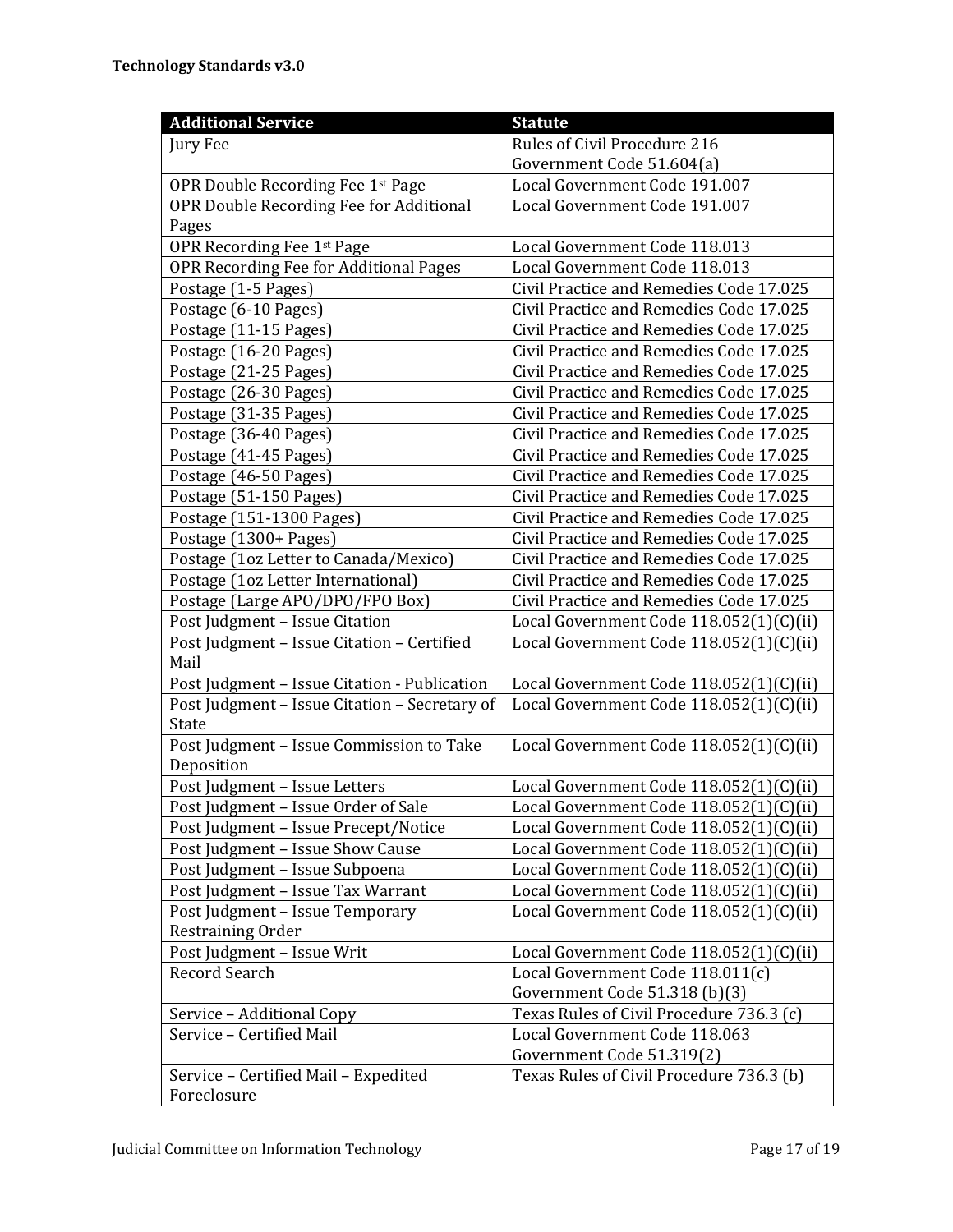| <b>Additional Service</b>                      | <b>Statute</b>                   |
|------------------------------------------------|----------------------------------|
| Service - Constable - Certified Mail           | Local Government Code 118.131(a) |
| Service - Constable - Order of Sale/Writ of    | Local Government Code 118.131(a) |
| Execution                                      |                                  |
| Service - Constable - Personal Service         | Local Government Code 118.131(a) |
| Service - Constable - Posting                  | Local Government Code 118.131(a) |
| Service - Constable - Publication              | Local Government Code 118.131(a) |
| Service - Constable - Subpoena - More than     | Local Government Code 118.131(a) |
| five days                                      |                                  |
| Service - Constable - Subpoena - Less than     | Local Government Code 118.131(a) |
| five days                                      |                                  |
| Service - Constable - Tax Sale                 | Local Government Code 118.131(a) |
| Service - Constable - Writ- (Precinct) - (List | Local Government Code 118.131(a) |
| writ type if applicable) $1$                   |                                  |
| Service - Constable - All Other                | Local Government Code 118.131(a) |
| Service - Publication                          | Local Government Code 118.011(c) |
|                                                | Government Code 51.319(3)        |
| Service - Registered Mail                      | Local Government Code 118.063    |
|                                                | Government Code 51.319(2)        |
| Service - Sheriff - Certified Mail             | Local Government Code 118.131(a) |
| Service - Sheriff - Order of Sale              | Local Government Code 118.131(a) |
| Service - Sheriff - Personal Service           | Local Government Code 118.131(a) |
| Service - Sheriff - Posting                    | Local Government Code 118.131(a) |
| Service - Sheriff - Publication                | Local Government Code 118.131(a) |
| Service - Sheriff - Subpoena - More than       | Local Government Code 118.131(a) |
| five days                                      |                                  |
| Service - Sheriff - Subpoena - Less than five  | Local Government Code 118.131(a) |
| days                                           |                                  |
| Service - Sheriff - Writ - (List writ type if  | Local Government Code 118.131(a) |
| applicable) <sup>2</sup>                       |                                  |
| Service - Sheriff - All Other                  | Local Government Code 118.131(a) |
| (Title IV-D OAG Use Only) Citation Issuance    | Family Code 231.202(1)           |
| (Title IV-D OAG Use Only) Citation Issuance    | Rules of Civil Procedure 106     |
| - TRCP R 106 Sub Service                       |                                  |
| (Title IV-D OAG Use Only) Citation Issuance    | Rules of Civil Procedure 116     |
| - Publication                                  |                                  |
| (Title IV-D OAG Use Only) Citation Issuance    | Family Code 231.202(4)(A)        |
| - Certified Mail                               |                                  |
| (Title IV-D OAG Use Only) Precept Issuance     | Family Code 231.202(1)           |
| (Title IV-D OAG Use Only) Precept Issuance     | Rules of Civil Procedure 106     |
| - TRCP R 106 Sub Service                       |                                  |

<sup>&</sup>lt;sup>1</sup> Local Government Code 118.131(a) allows a commissioners court to set fees for the services of sheriffs and constables. In instances where the commissioners court sets different amounts for different types of writs, clerks may designate the type of writ and have multiple "Service-Constable-Writ" services available. <sup>2</sup> Local Government Code 118.131(a) allows a commissioners court to set fees for the services of sheriffs and constables. In instances where the commissioners court sets different amounts for different types of writs, clerks may designate the type of writ and have multiple "Service-Sheriff-Writ" services available.

<u> 1989 - Johann Stein, fransk politik (d. 1989)</u>